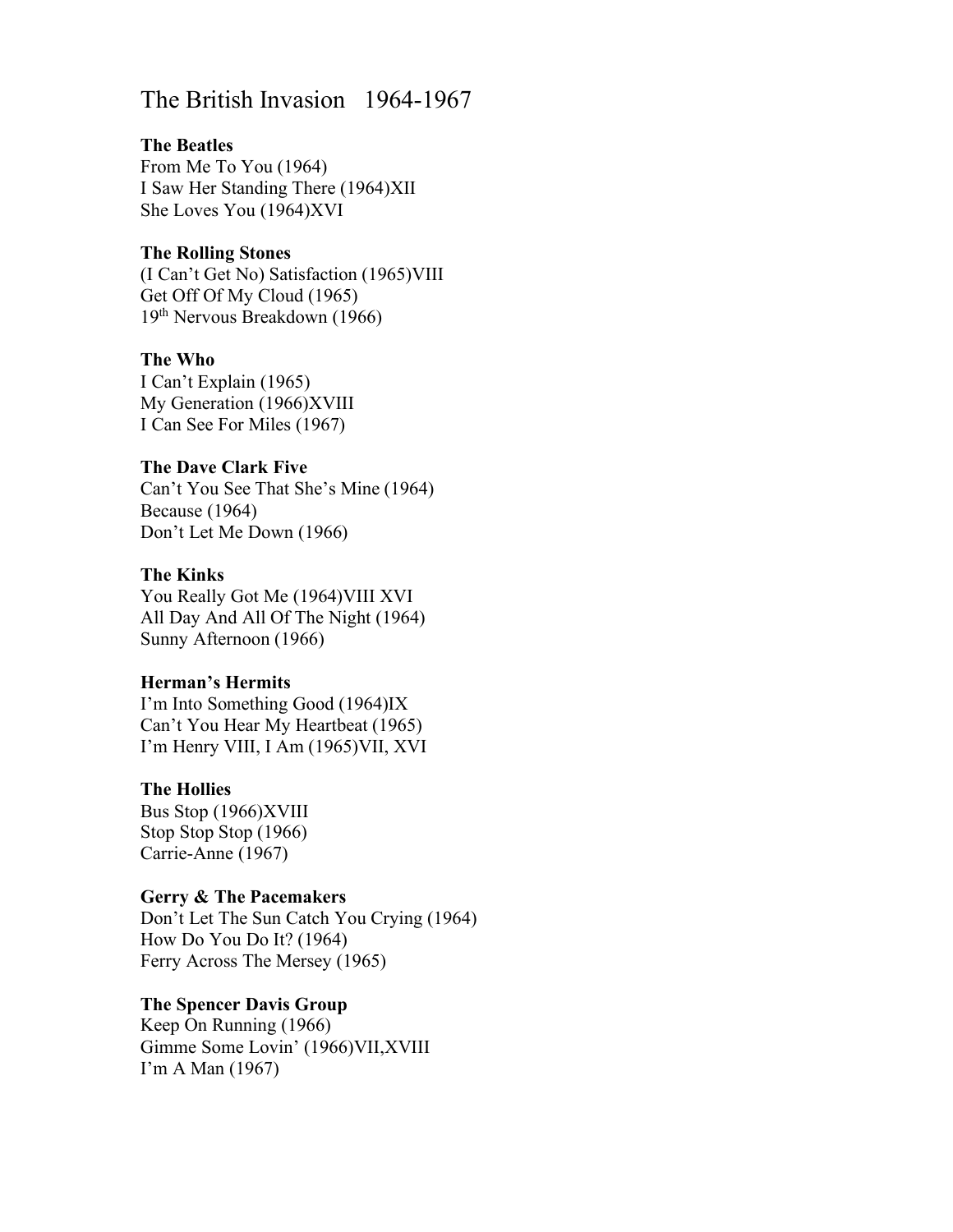## The Yardbirds

For Your Love (1965) Heart Full Of Soul (1965) Happenings Ten Years Time Ago (1966)

#### Billy J. Kramer with The Dakotas

Bad To Me (1964) I'll Keep You Satisfied (1964) From A Window (1964) [all three written by Lennon/McCartney]

#### Peter & Gordon

A World Without Love (1964) Nobody I Know (1964) I Don't Want To See You Again (1964) [all three written by Lennon/McCartney]

#### The Zombies

She's Not There (1964) Tell Her No (1965) Time Of The Season (recorded 1967; single released 1969)XVII

#### Wayne Fontana & The Mindbenders

Game Of Love (1965) It's Just A Little Bit Too Late (1965) A Groovy Kind Of Love (1966) [The Mindbenders]

Them [from Belfast, Northern Ireland – would this be considered British?] Gloria (1965) Here Comes The Night (1965) Mystic Eyes (1965)

#### Chad & Jeremy

Yesterday's Gone (1964) A Summer Song (1964) Willow Weep For Me (1964)

#### The Searchers

Needles And Pins (1964) Don't Throw Your Love Away (1964) Love Potion Number Nine (1964)VI(The Clovers)

Freddie & The Dreamers I'm Telling You Now (1965)

Manfred Mann Do Wah Diddy Diddy (1964)VI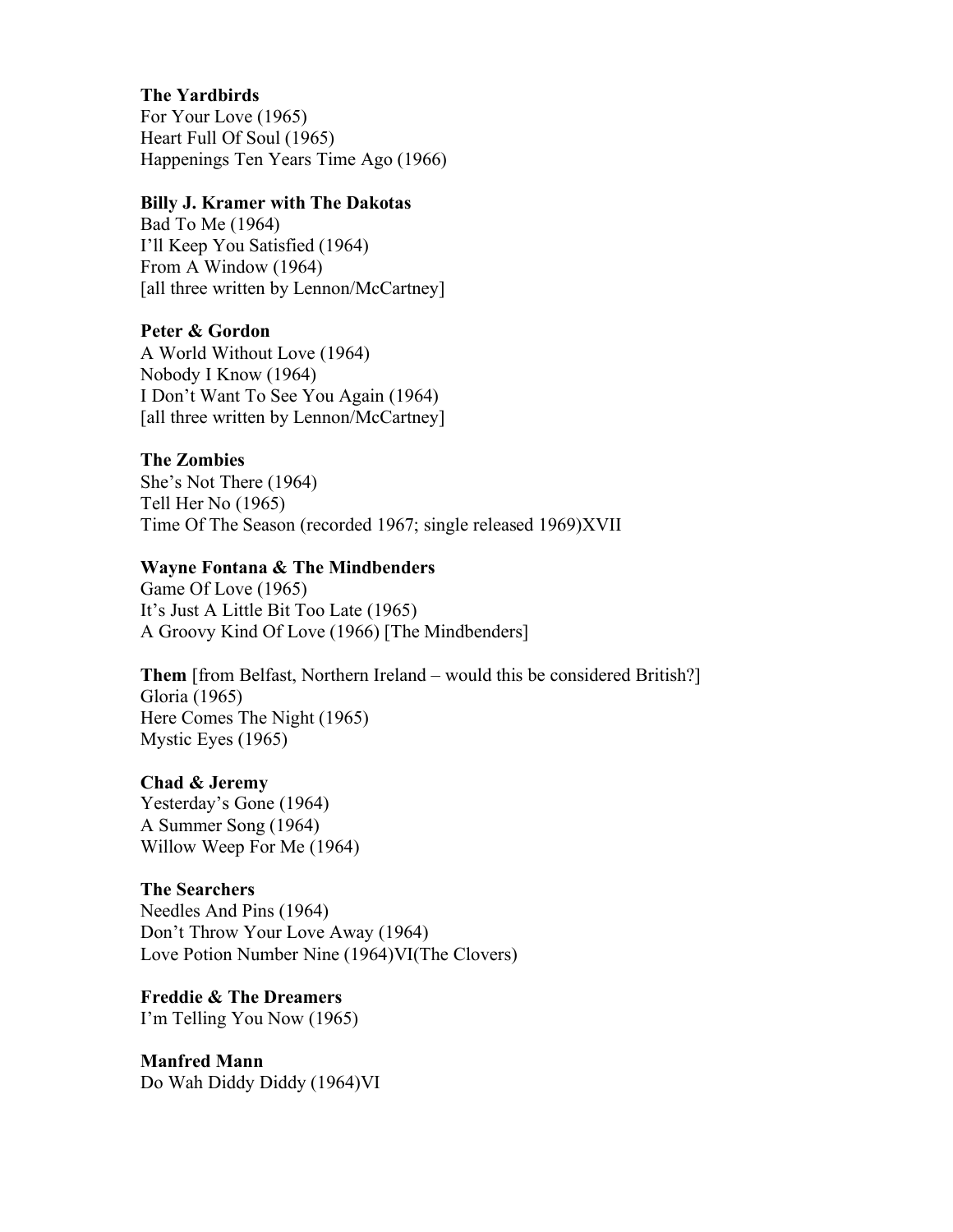## The Fortunes

You've Got Your Troubles (1965)

#### The Moody Blues

Go Now! (1965)

# The Troggs

Wild Thing (1966) With A Girl Like You (1966) I Can't Control Myself (1966)

## The Animals

The House Of The Rising Sun (1964) Don't Let Me Be Misunderstood (1965) San Franciscan Nights (1967) [Eric Burdon & The Animals]

## The Bee Gees

New York Mining Disaster 1941 (Have You Seen My Wife, Mr. Jones) (1967) To Love Somebody (1967) (The Lights Went Out In) Massachusetts (1967)

## Cilla Black

You're My World (1964) It's For You (1964) Alfie (1966)

# **Donovan** [from Scotland, would this be considered British?]

Catch The Wind (1965) Sunshine Superman (1966) Mellow Yellow (1966)

# Dusty Springfield

I Only Want To Be With You (1964)VI Wishin' And Hopin' (1964)VIII You Don't Have To Say You Love Me (1966)V,XXII

# Petula Clark

Downtown (1964)VIII My Love (1965)VII

Tom Jones [from Wales, would this be considered British?] It's Not Unusual (1965) What's New Pussycat? (1965) Thunderball (1965) [from James Bond movie – double British Invasion!]

# Lulu

Shout (1964) [Lulu & The Luvers] To Sir With Love (1967)IX,XX